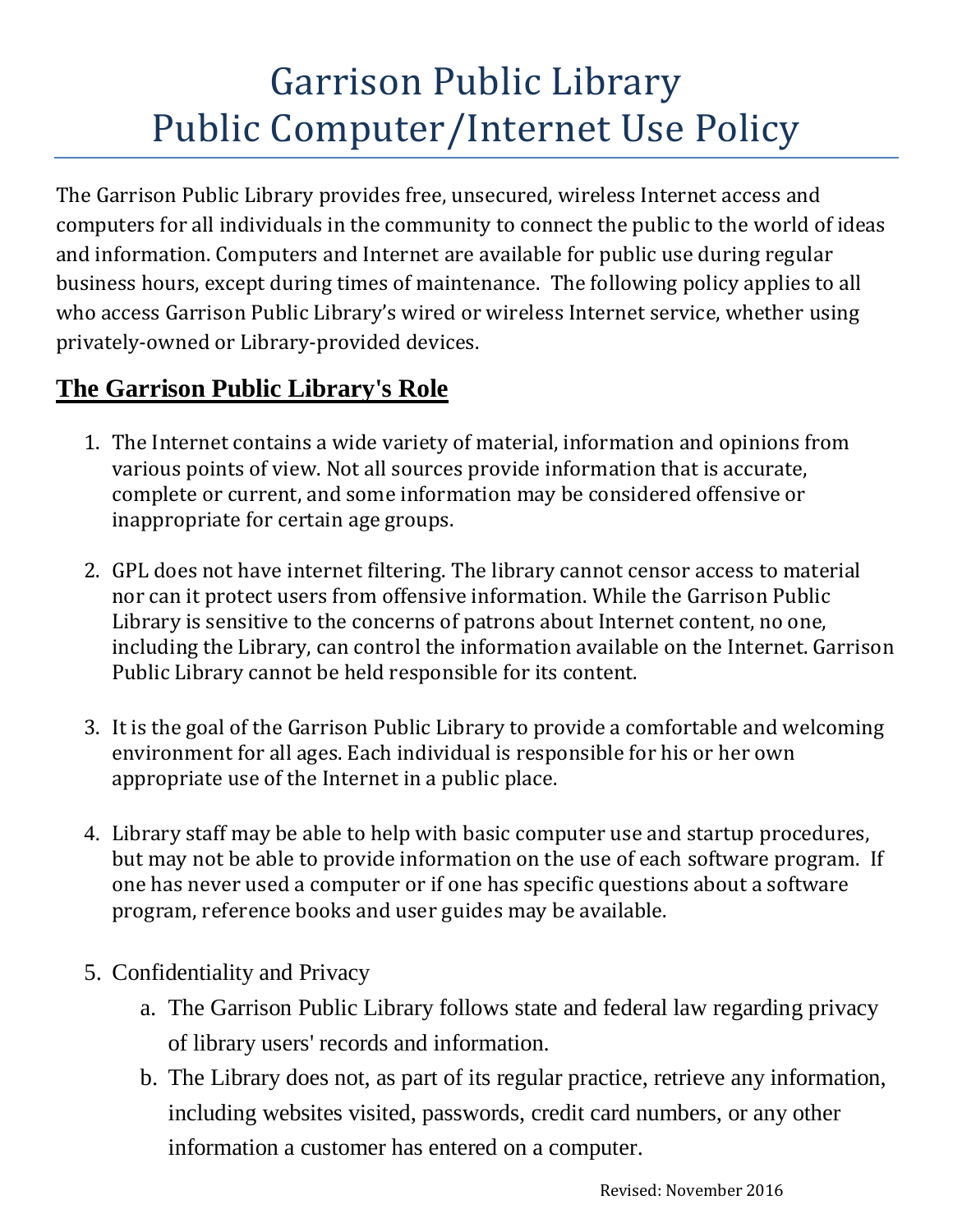- c. The Library will release records, including those relating to Internet usage, only as required by law.
- 6. The Garrison Library Board will reevaluate the Public Computer/Internet Use Policy as needed.

## **Patron Responsibility**

In order to insure a positive library experience for everyone the Library requires that all customers shall:

- 1. Use computers/internet only for lawful purposes.
	- a. The computers are intended for educational and business usage, and for personal internet searches.
	- b. Each user is responsible for complying with copyright law and adhering to software licensing agreements, as well as all local, state, and federal laws including, but not limited to, those concerning fraud, privacy, or obscenity.
	- c. Unlawful use of the computer/internet will cause immediate suspension of computer privileges.
- 2. Observe the established computer time limits.
	- a. Computers can be reserved for 30 minute intervals, and may be reserved up to one week in advance. Anyone more than 10 minutes late will forfeit their time.
- 3. Respect the patrons around you
- 4. Respect the security of the network.
	- a. Individual software may not be installed or used to alter or attach equipment to the library's hardware or to attempt to bypass security features.
	- b. Keep virus protection software up-to-date on personal laptops or other mobile devices using the Library's wireless Internet connection.
- 5. Respect the physical computer and configuration of computer equipment at the Library.
	- a. Users are responsible for damage or loss caused by misuse.
	- b. Downloading or installing software programs on library machines is prohibited.